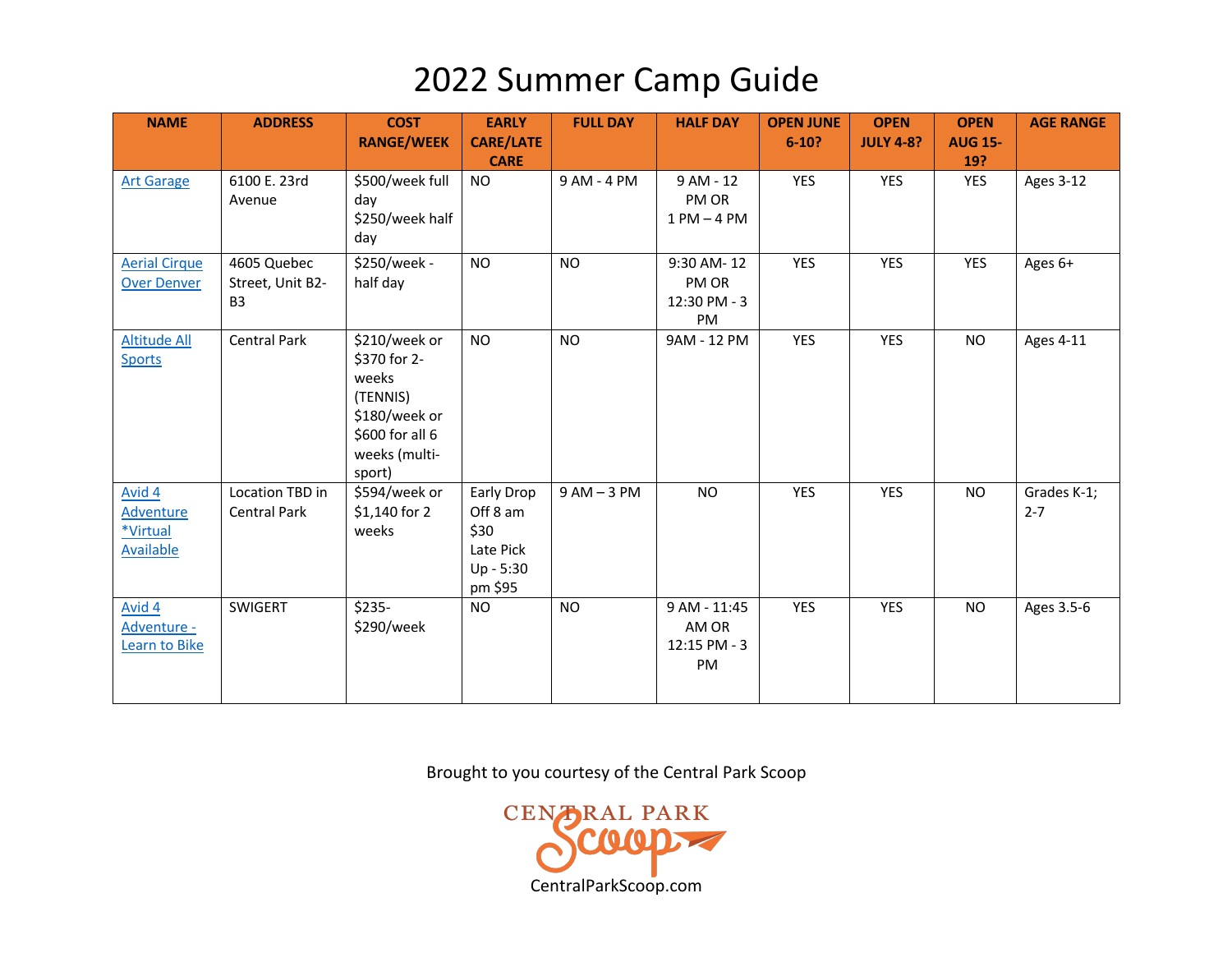| <b>NAME</b>                                                                          | <b>ADDRESS</b>                                        | <b>COST</b><br><b>RANGE/WEEK</b>                     | <b>EARLY</b><br><b>CARE/LATE</b><br><b>CARE</b> | <b>FULL DAY</b>                                                                      | <b>HALF DAY</b>                          | <b>OPEN JUNE</b><br>$6 - 10?$ | <b>OPEN</b><br><b>JULY 4-8?</b> | <b>OPEN</b><br><b>AUG 15-</b><br>19? | <b>AGE RANGE</b>             |
|--------------------------------------------------------------------------------------|-------------------------------------------------------|------------------------------------------------------|-------------------------------------------------|--------------------------------------------------------------------------------------|------------------------------------------|-------------------------------|---------------------------------|--------------------------------------|------------------------------|
| <b>Bluff Lake</b><br><b>Nature Center</b>                                            | 3400 Havana<br>Way                                    | \$360/week -<br>full day<br>\$285/week -<br>half day | 8-9 AM -<br>\$50/week<br>3-5 PM -<br>\$100/week | 9 AM - 3 PM                                                                          | $9AM - 12$<br>PM                         | <b>YES</b>                    | <b>NO</b>                       | <b>YES</b>                           | Ages 5-6<br><b>Ages 7-12</b> |
| <b>Bounce</b><br><b>Gymnastics</b><br>*Part of the<br><b>Stanley Camp</b><br>Program | Stanley<br>Marketplace                                | $$215-$<br>\$235/week                                | <b>NO</b>                                       | *Half day<br>camp w/full-<br>day and<br>extended day<br>options<br>w/Stanley<br>Camp | 8:30 AM - 12<br>PM<br>12:30-4 PM         | <b>YES</b>                    | <b>NO</b>                       | <b>NO</b>                            | Grades K-8                   |
| Camp<br>Invention                                                                    | <b>William Roberts</b><br>School                      | \$255/week                                           | <b>NO</b>                                       | 9 AM - 3:30<br><b>PM</b>                                                             | <b>NO</b>                                | <b>YES</b>                    | <b>NO</b>                       | <b>NO</b>                            | Grades K-6                   |
| <b>CareSplit</b>                                                                     | Comes to you                                          | \$430/week -<br>full day<br>\$215/week -<br>half day | <b>NO</b>                                       | 9 AM - 4 PM                                                                          | 9 AM - 12<br>PM<br>1 PM - 4 PM           | <b>YES</b>                    | <b>YES</b>                      | <b>YES</b>                           | <b>Ages 3-12</b>             |
| <b>Code Ninjas</b>                                                                   | 101 Ulster Court,<br>Lowry                            | \$250/week                                           | <b>NO</b>                                       | <b>NO</b>                                                                            | 9 AM - 12<br>PM<br>12:30 PM -<br>3:30 PM | <b>YES</b>                    | <b>NO</b>                       | <b>YES</b>                           | Ages 8-14                    |
| Community<br>Sailing of<br>Colorado                                                  | Boulder<br>Reservoir and<br>Cherry Creek<br>Reservoir | \$467/week                                           | <b>NO</b>                                       | 9 AM - 3:30<br>PM                                                                    | <b>NO</b>                                | <b>YES</b>                    | <b>YES</b>                      | <b>NO</b>                            | Ages 5-7;<br>7-10; 10-17     |

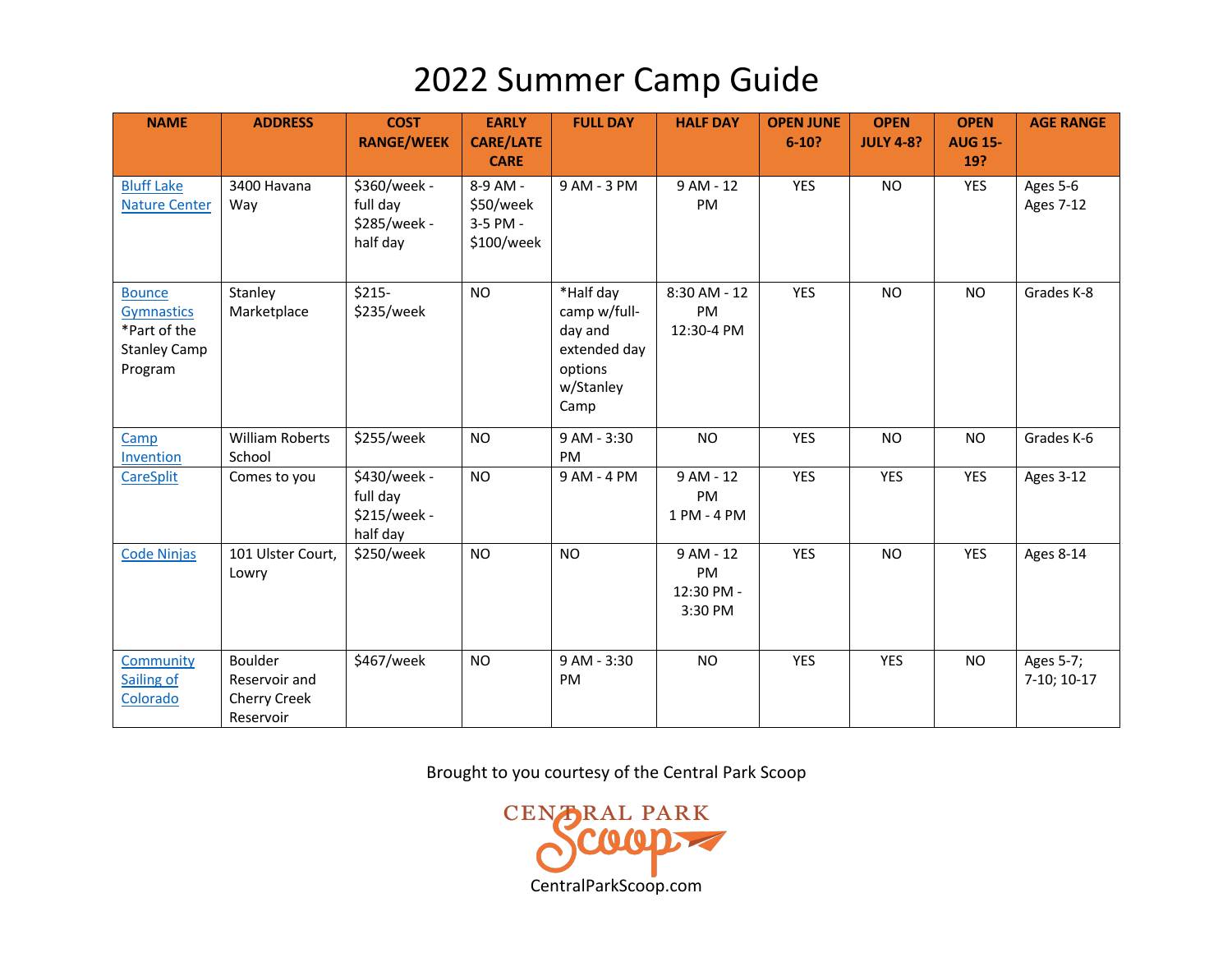| <b>NAME</b>                                                                             | <b>ADDRESS</b>                                                     | <b>COST</b><br><b>RANGE/WEEK</b>                                      | <b>EARLY</b><br><b>CARE/LATE</b><br><b>CARE</b>                  | <b>FULL DAY</b>                                                                      | <b>HALF DAY</b>                | <b>OPEN JUNE</b><br>$6 - 10?$ | <b>OPEN</b><br><b>JULY 4-8?</b> | <b>OPEN</b><br><b>AUG 15-</b><br>19? | <b>AGE RANGE</b>       |
|-----------------------------------------------------------------------------------------|--------------------------------------------------------------------|-----------------------------------------------------------------------|------------------------------------------------------------------|--------------------------------------------------------------------------------------|--------------------------------|-------------------------------|---------------------------------|--------------------------------------|------------------------|
| Craftsman<br>and<br>Apprentice                                                          | 1325 E. 22nd<br>Avenue                                             | \$495/week                                                            | <b>NO</b>                                                        | 9 AM - 3 PM                                                                          | <b>NO</b>                      | <b>YES</b>                    | <b>YES</b>                      | <b>YES</b>                           | Ages 5-11              |
| Create<br>Cooking<br>School<br>*Part of the<br><b>Stanley Camp</b><br>Program           | Stanley<br>Marketplace                                             | \$300/week                                                            | <b>NO</b>                                                        | *Half day<br>camp w/full-<br>day and<br>extended day<br>options<br>w/Stanley<br>Camp | 8 AM - 11<br>AM<br>1 PM - 4 PM | <b>YES</b>                    | <b>NO</b>                       | <b>YES</b>                           | Grades 3-5;<br>6th-8th |
| <b>Curious Jane</b>                                                                     | <b>Graland Country</b><br>Day School, 55<br><b>Clermont Street</b> | \$285/week -<br>half day<br>\$485/week -<br>full day                  | 8 am drop<br>$off -$<br>\$15/day<br>5 pm pick<br>up-<br>\$25/day | 9 AM - 3:30<br>PM                                                                    | 9 AM - 12:30<br>PM             | <b>NO</b>                     | <b>YES</b>                      | <b>NO</b>                            | Grades K-2;<br>$3-6$   |
| Dardano's<br>School of<br><b>Gymnastics</b><br>Preschool<br>Summer<br>Adventure<br>Camp | 2250 Kearney<br>Street                                             | TBD - Single<br>day rates,<br>week rate, 4-<br>week full camp<br>rate | <b>NO</b>                                                        | <b>NO</b>                                                                            | $9:30$ AM $-$<br>12:00 PM      | <b>YES</b>                    | <b>NO</b>                       | <b>NO</b>                            | Ages 3-5.5             |
| Denver<br>Museum of<br>Nature and<br><b>Science</b>                                     | 2001 Colorado<br><b>Boulevard</b>                                  | \$260/week<br>(member)<br>\$290/week<br>(non-member)                  | <b>NO</b>                                                        | 9 AM - 3:30<br>PM                                                                    | <b>NO</b>                      | <b>NO</b>                     | <b>YES</b>                      | <b>NO</b>                            | Grades K-6             |

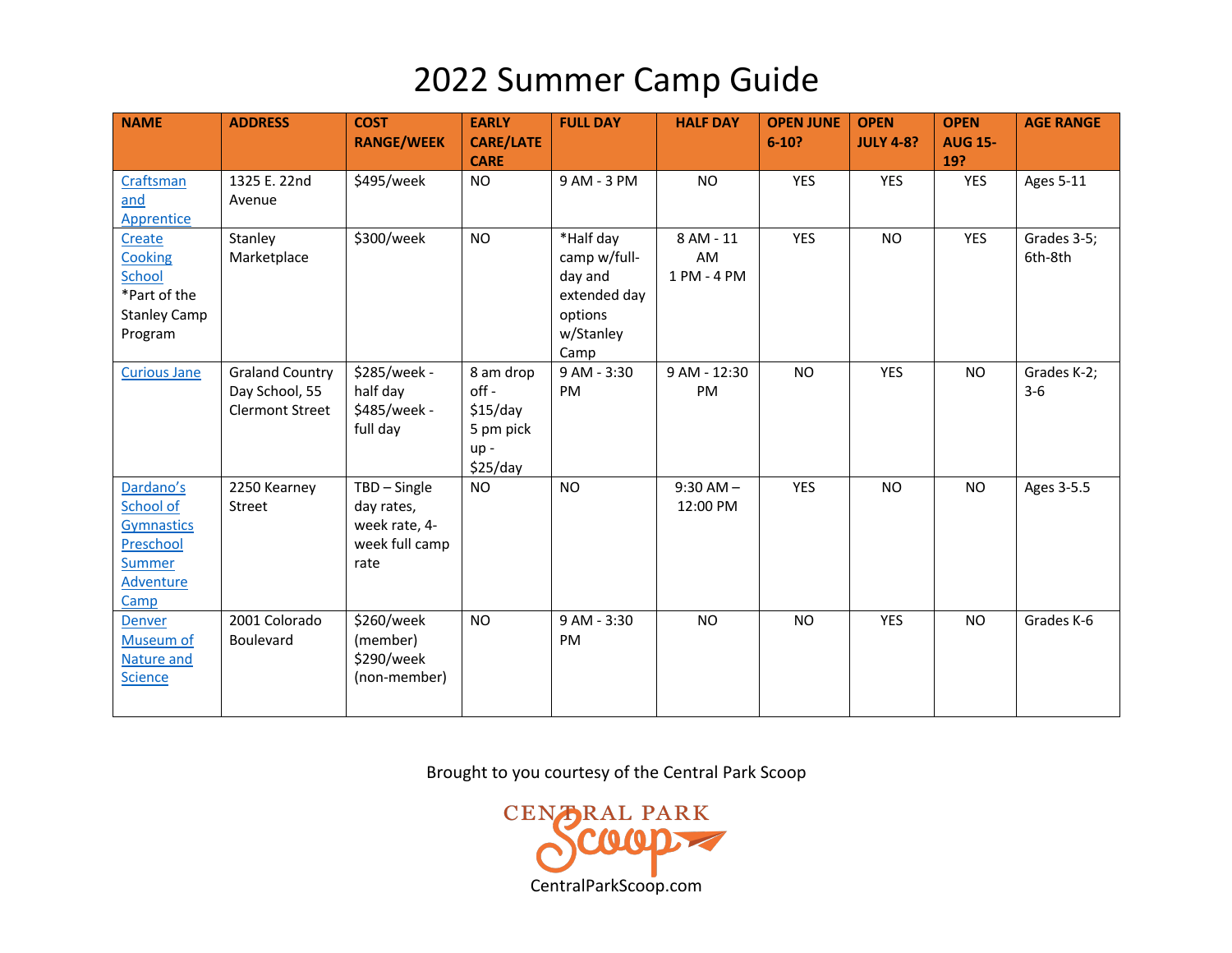| <b>NAME</b>                                                                          | <b>ADDRESS</b>                                                                 | <b>COST</b><br><b>RANGE/WEEK</b>                                         | <b>EARLY</b><br><b>CARE/LATE</b>                                | <b>FULL DAY</b>      | <b>HALF DAY</b>                        | <b>OPEN JUNE</b><br>$6 - 10?$ | <b>OPEN</b><br><b>JULY 4-8?</b> | <b>OPEN</b><br><b>AUG 15-</b> | <b>AGE RANGE</b>      |
|--------------------------------------------------------------------------------------|--------------------------------------------------------------------------------|--------------------------------------------------------------------------|-----------------------------------------------------------------|----------------------|----------------------------------------|-------------------------------|---------------------------------|-------------------------------|-----------------------|
| <b>Discovery Link</b>                                                                | * Brown<br>Isabella Bird<br>Thatcher<br>Sandoval<br><b>Westerly Creek</b>      | \$45/day                                                                 | <b>CARE</b><br><b>NO</b>                                        | 7 AM - 5:30<br>PM    | <b>NO</b>                              | <b>NO</b>                     | <b>YES</b>                      | 19?<br><b>NO</b>              | Ages 3-4 and<br>$5+$  |
| Dream Big -<br>Hilltop<br>Campus                                                     | 5420 E. 1st<br>Avenue<br>*various<br>locations for 1/2<br>day options          | \$288/week -<br>half day<br>\$630/week<br>\$583/week (3-<br>week option) | 7:30-8:30<br>AM<br>\$10/day<br>$3:15 - 6:00$<br>PM-<br>\$20/day | $8:30$ AM $-3$<br>PM | 8:30 AM -<br>12:30 PM                  | <b>YES</b>                    | <b>YES</b>                      | <b>NO</b>                     | Pre-K - 11th<br>Grade |
| <b>Einshin Karate</b>                                                                | Stanley<br>Marketplace                                                         | \$250/week -<br>half day<br>\$350/week -<br>full day                     | <b>NO</b>                                                       | 9 AM - 3 PM          | 9 AM - 12<br>PM                        | <b>YES</b>                    | <b>NO</b>                       | <b>NO</b>                     | Ages 4-6; 6-<br>12    |
| <b>Factory Five</b><br><b>Five</b><br>*Part of the<br><b>Stanley Camp</b><br>Program | Stanley<br>Marketplace                                                         | $$150-$<br>\$215/week half<br>day<br>\$350/week full<br>day              | <b>NO</b>                                                       | 9 AM - 3 PM          | 9 AM - 12:30<br>PM<br>1 PM -4:30<br>PM | <b>YES</b>                    | <b>YES</b>                      | <b>YES</b>                    | Ages 6-7;<br>Ages 8+  |
| <b>Garden Camp</b>                                                                   | Denver Botanic<br>Gardens, York<br><b>Street AND</b><br>Chatfield<br>Reservoir | \$275/week<br>(member)<br>\$300/week<br>(non-member)                     | <b>NO</b>                                                       | $9AM - 4PM$          | <b>NO</b>                              | <b>NO</b>                     | <b>NO</b>                       | <b>NO</b>                     | Ages 6-12             |

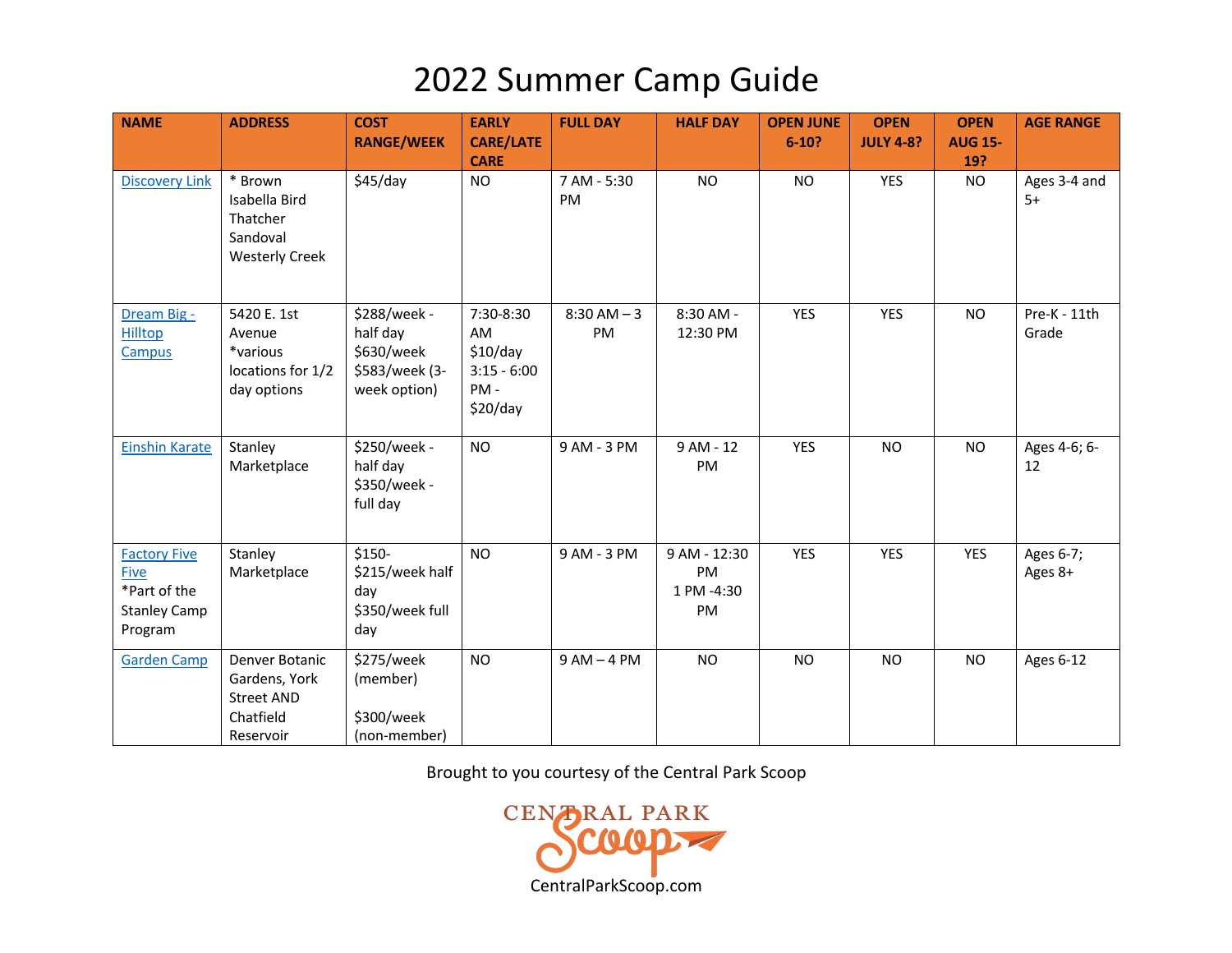| <b>NAME</b>                                   | <b>ADDRESS</b>                                  | <b>COST</b><br><b>RANGE/WEEK</b>                     | <b>EARLY</b><br><b>CARE/LATE</b><br><b>CARE</b> | <b>FULL DAY</b>      | <b>HALF DAY</b>                                 | <b>OPEN JUNE</b><br>$6 - 10?$ | <b>OPEN</b><br><b>JULY 4-8?</b> | <b>OPEN</b><br><b>AUG 15-</b><br>19? | <b>AGE RANGE</b>              |
|-----------------------------------------------|-------------------------------------------------|------------------------------------------------------|-------------------------------------------------|----------------------|-------------------------------------------------|-------------------------------|---------------------------------|--------------------------------------|-------------------------------|
| <b>Galileo Camp</b>                           | Odyssey School<br>of Denver<br>6550 E. 21st Ave | \$475/week -<br>full day<br>*\$25 off multi-<br>week | 8 AM - 9<br>AM<br>3 PM - 6<br>PM<br>\$100/Day   | 9 AM - 3 PM          | <b>NO</b>                                       | <b>NO</b>                     | <b>YES</b>                      | <b>NO</b>                            | Pre-K - 10th<br>Grade         |
| Gymtegrity<br><b>Gymnastics</b>               | 4720 Lima Street                                | <b>TBD</b>                                           | <b>NO</b>                                       | 9 AM - 4 PM          | 9 AM - 12:30<br><b>PM</b><br>12:30 PM - 4<br>PM | <b>YES</b>                    | <b>TBD</b>                      | TBD                                  | TBD                           |
| <b>Hero Kids</b><br><b>Sports</b>             | Crestmoor Park                                  | \$316/week -<br>full day<br>\$119/week -<br>half day | <b>NO</b>                                       | 9 AM - 3 PM          | $9AM - 12$<br>PM                                | <b>NO</b>                     | <b>NO</b>                       | <b>NO</b>                            | Ages 4-5;<br>Ages 4-10        |
| International<br>School of<br><b>Denver</b>   | 7701 East First<br>Place, Unit C                | <b>TBD</b>                                           | <b>NO</b>                                       | 8:30 AM -<br>3:30 PM | <b>NO</b>                                       | <b>YES</b>                    | <b>NO</b>                       | <b>NO</b>                            | Ages 3-4; 5-7;<br>8-10; 11-14 |
| <b>JCC Camp Shai</b>                          | 350 S. Dahlia<br>Street                         | \$475/WEEK                                           | TBD                                             | 9 AM - 3:45<br>PM    | TBD                                             | <b>YES</b>                    | <b>YES</b>                      | <b>NO</b>                            | Grades K-6                    |
| <b>Journey Point</b><br>Church<br>*July 11-15 | Shops @<br>Northfield                           | <b>TBD</b>                                           | <b>TBD</b>                                      | <b>TBD</b>           | <b>TBD</b>                                      | TBD                           | <b>TBD</b>                      | TBD                                  | <b>TBD</b>                    |

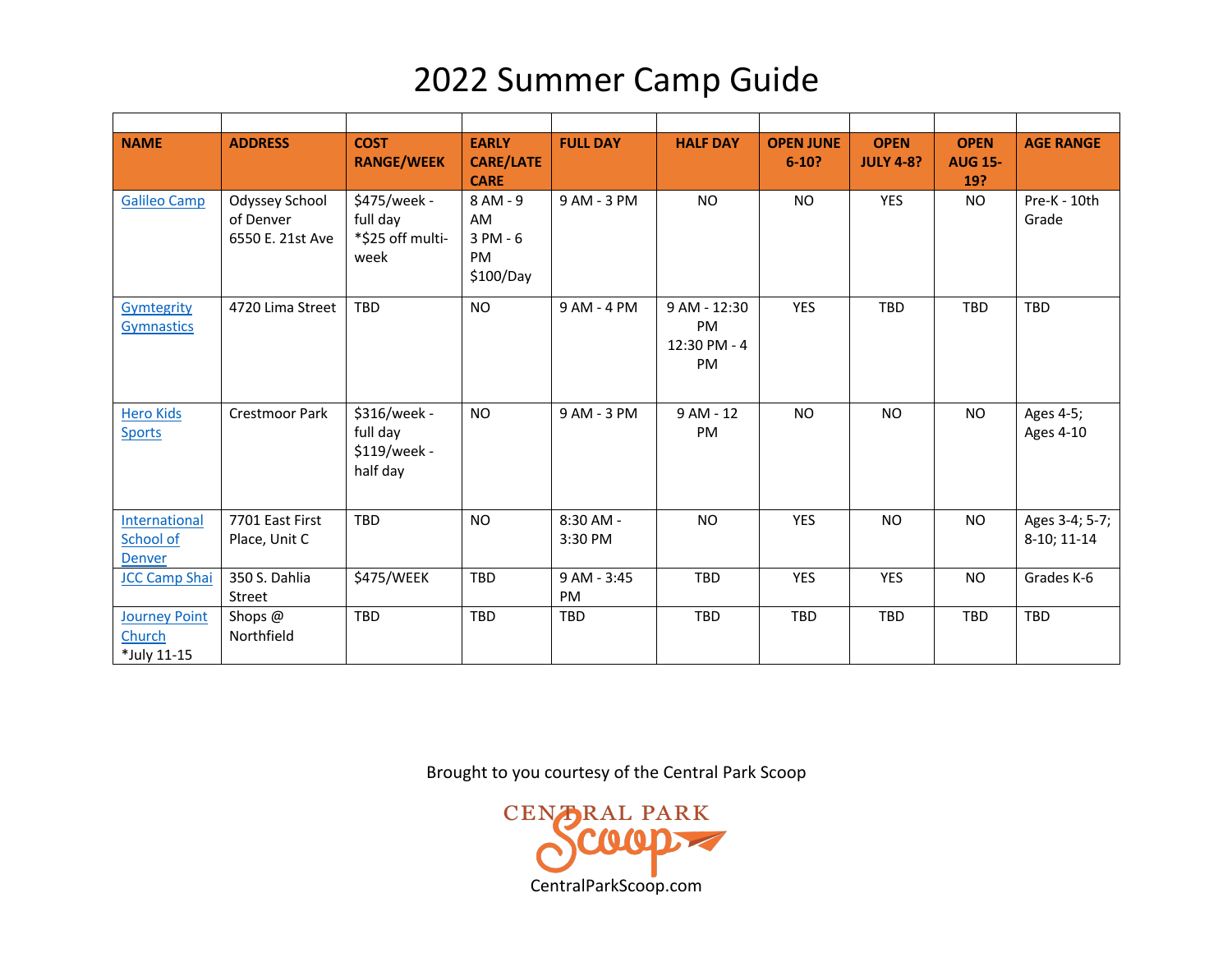| <b>NAME</b>                                                                             | <b>ADDRESS</b>                  | <b>COST</b><br><b>RANGE/WEEK</b>                   | <b>EARLY</b><br><b>CARE/LATE</b><br><b>CARE</b> | <b>FULL DAY</b>                                                                      | <b>HALF DAY</b>                             | <b>OPEN JUNE</b><br>$6 - 10?$ | <b>OPEN</b><br><b>JULY 4-8?</b> | <b>OPEN</b><br><b>AUG 15-</b><br>19? | <b>AGE RANGE</b>          |
|-----------------------------------------------------------------------------------------|---------------------------------|----------------------------------------------------|-------------------------------------------------|--------------------------------------------------------------------------------------|---------------------------------------------|-------------------------------|---------------------------------|--------------------------------------|---------------------------|
| <b>Lynx National</b><br>Arts & Media<br>Camp<br>*In-person<br>and virtual               | CU Denver:<br>1150 10th Street  | \$500/week<br>\$1100-\$2200/<br>two-week<br>option | <b>NO</b>                                       | $8:50$ AM -<br>4:30 PM<br>(overnight<br>also<br>available)                           | <b>NO</b>                                   | <b>NO</b>                     | <b>NO</b>                       | <b>NO</b>                            | Ages 14-18                |
| <b>Mighty</b><br><b>Movement</b><br>Academy                                             | 2245 Kearney<br>Street #102     | \$219/week                                         | N <sub>O</sub>                                  | $9AM - 1PM$<br><b>OR</b><br>$10 AM - 2$<br><b>PM</b>                                 | <b>YES</b>                                  | <b>YES</b>                    | <b>YES</b>                      | <b>YES</b>                           | Ages 8-16                 |
| <b>MindCraft</b><br><b>Makerspace</b><br>*Part of the<br><b>Stanley Camp</b><br>Program | Stanley<br>Marketplace          | \$295/week                                         | 4 PM - 5:30<br>PM<br>(\$30/week)                | *Half day<br>camp w/full-<br>day and<br>extended day<br>options<br>w/Stanley<br>Camp | 8:30 AM -<br>12:00 PM<br>12:00 PM - 4<br>PM | <b>YES</b>                    | <b>YES</b>                      | <b>NO</b>                            | Ages 5-8; 9-<br>$11; 10+$ |
| Neighborhood<br><b>Art Studio</b>                                                       | 4890 Ironton<br>Street, Unit 6A | \$249/week -<br>half day                           | N <sub>O</sub>                                  | <b>NO</b>                                                                            | $9AM - 12$<br>PM<br>1 PM - 4 PM             | <b>YES</b>                    | <b>YES</b>                      | <b>YES</b>                           | <b>Ages 5-11</b>          |
| Northfield<br><b>Tennis</b>                                                             | Adams City High<br>School       | \$295/week                                         | <b>NO</b>                                       | <b>NO</b>                                                                            | $8:30$ AM -<br>11:30 PM                     | <b>YES</b>                    | <b>NO</b>                       | <b>NO</b>                            | <b>Ages 7-13</b>          |

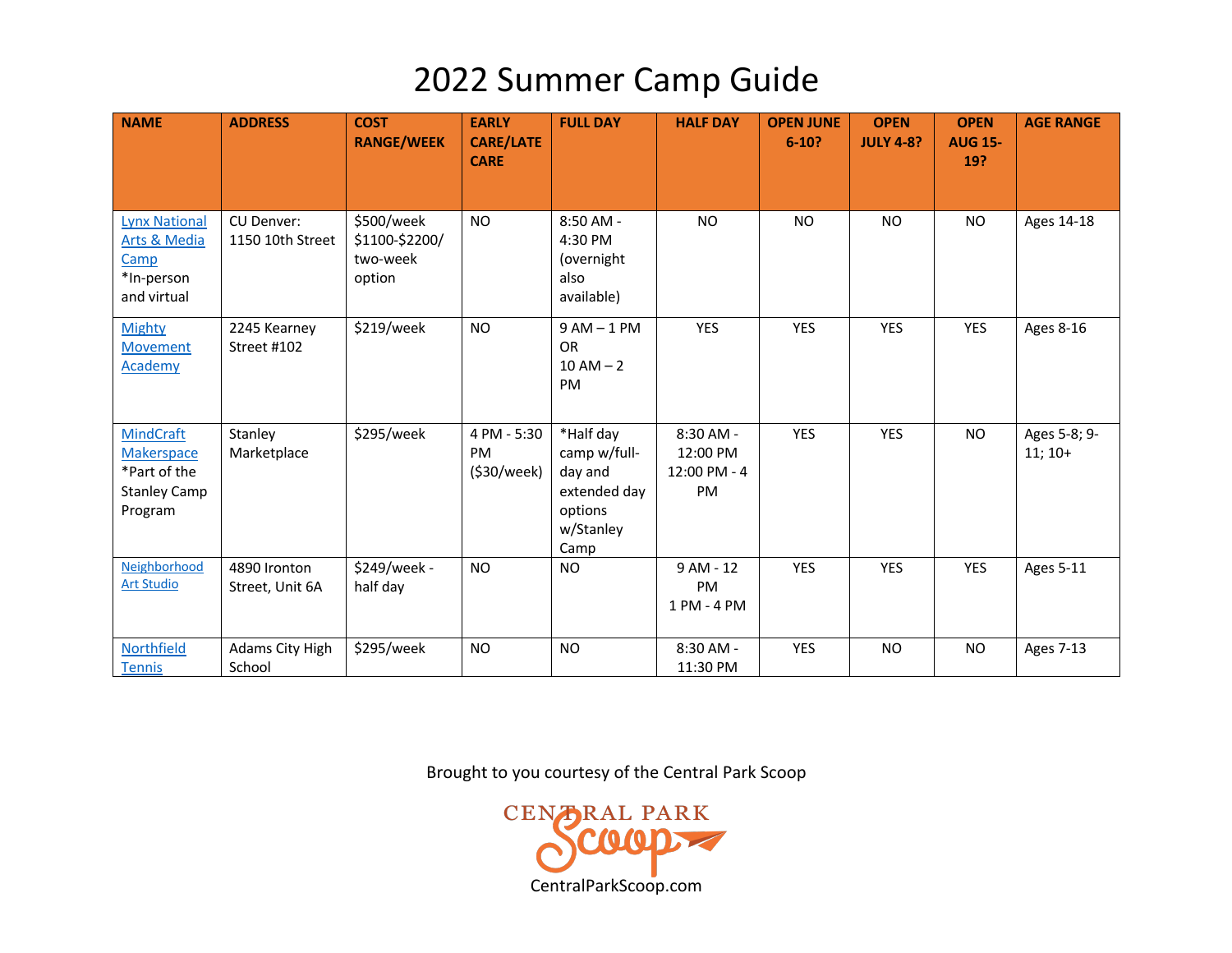| <b>NAME</b>                                        | <b>ADDRESS</b>                             | <b>COST</b><br><b>RANGE/WEEK</b>                     | <b>EARLY</b><br><b>CARE/LATE</b><br><b>CARE</b>                          | <b>FULL DAY</b>                                        | <b>HALF DAY</b>                       | <b>OPEN JUNE</b><br>$6 - 10?$ | <b>OPEN</b><br><b>JULY 4-8?</b> | <b>OPEN</b><br><b>AUG 15-</b><br>19? | <b>AGE RANGE</b>                                              |
|----------------------------------------------------|--------------------------------------------|------------------------------------------------------|--------------------------------------------------------------------------|--------------------------------------------------------|---------------------------------------|-------------------------------|---------------------------------|--------------------------------------|---------------------------------------------------------------|
| <b>Pedalheads</b><br>(Bike and<br>Trail)           | <b>Westerly Creek</b><br>Elementary        | \$299/week -<br>half day<br>\$525/week -<br>full day | 8 AM - 9<br>AM<br>4 PM - 5<br>PM                                         | 9 AM - 4 PM                                            | 9 AM - 12<br>PM<br>1 PM - 4 PM        | <b>YES</b>                    | <b>YES</b>                      | <b>YES</b>                           | <b>Ages 3-12</b>                                              |
| Shredder<br>Indoor Ski +<br>Snowboard              | 4890 Ironton<br>Street, Unit F&G           | \$60/day - AM<br>Camp<br>\$50/day - PM<br>Camp       | <b>NO</b>                                                                | 9 AM - 4 PM<br>*register for<br>both AM and<br>PM camp | 9 AM - 12<br><b>PM</b><br>1 PM - 4 PM | <b>YES</b>                    | <b>NO</b>                       | <b>YES</b>                           | <b>Ages 3-12</b>                                              |
| <b>Stanley British</b><br>Primary<br><b>School</b> | 350 Quebec<br>Street                       | \$400/week<br>full-day<br>\$225/week half<br>day     | 7:30 AM -<br>8:30 AM -<br>\$40/week<br>3:00 PM -<br>5:00 PM<br>\$80/week | 8:30 AM - 3<br><b>PM</b>                               | <b>NO</b>                             | <b>YES</b>                    | <b>NO</b>                       | <b>NO</b>                            | Ages 5-8;<br>Specialty<br>Program 3rd-<br>9th                 |
| <b>Steve &amp; Kate's</b><br>Camp                  | St. Elizabeth<br>School<br>1800 N. Pontiac | \$104/day or<br>\$3,120 per<br>child - all<br>summer | <b>NO</b>                                                                | $8AM - 6PM$                                            | <b>NO</b>                             | <b>YES</b>                    | <b>YES</b>                      | <b>NO</b>                            | <b>Ages 4-12</b>                                              |
| <b>Summer</b><br>Safari                            | Denver Zoo                                 | \$285/week -<br>member<br>\$310/week -<br>nonmember  | <b>NO</b>                                                                | 9 AM - 4 PM                                            | <b>NO</b>                             | <b>YES</b>                    | <b>YES</b>                      | <b>NO</b>                            | K-1; 2nd-3rd<br>Grade; 4th-<br>5th Grade;<br>6th-8th<br>Grade |

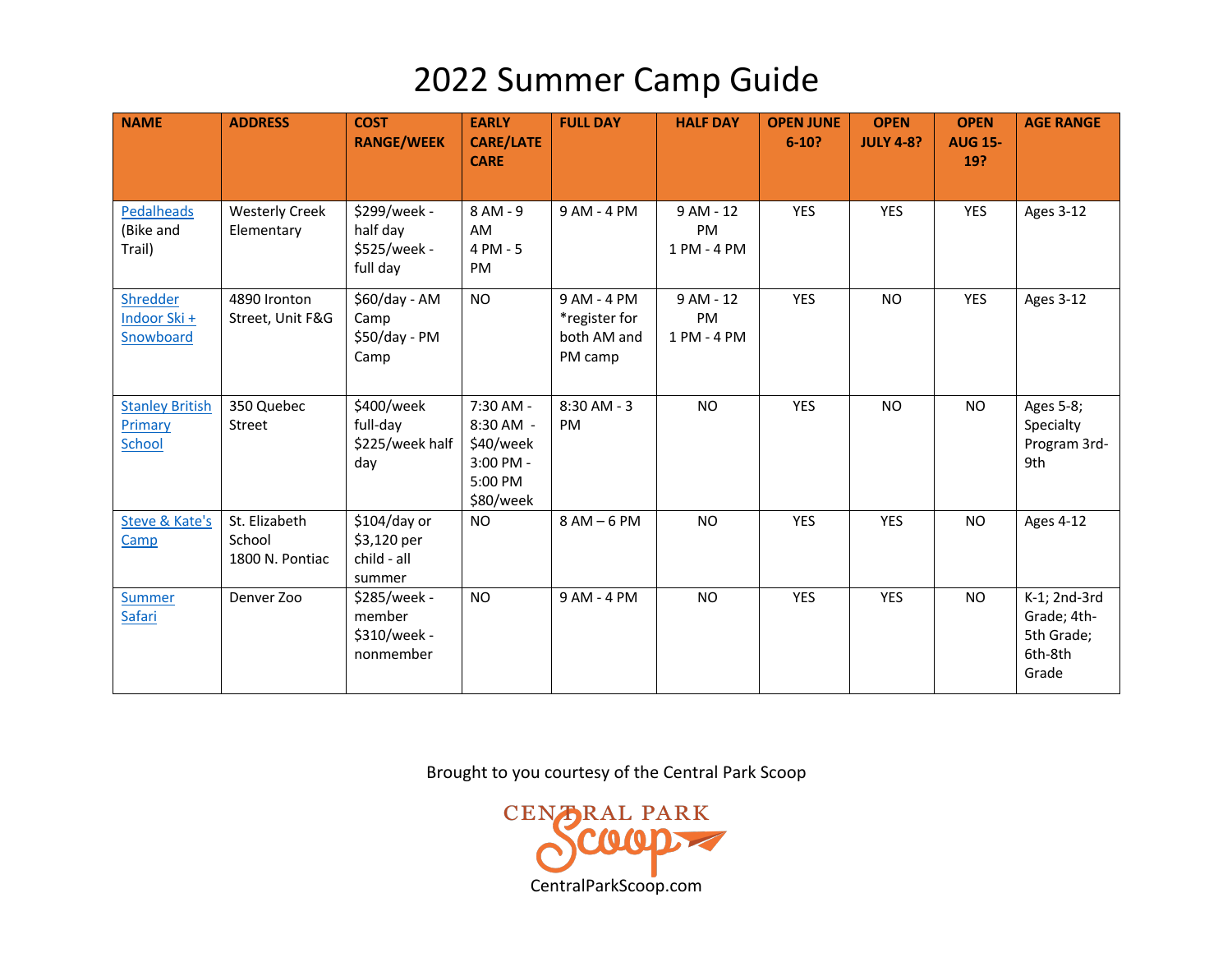| <b>NAME</b>                                         | <b>ADDRESS</b>                                             | <b>COST</b><br><b>RANGE/WEEK</b>                                                                                                                                   | <b>EARLY</b><br><b>CARE/LATE</b><br><b>CARE</b> | <b>FULL DAY</b>                               | <b>HALF DAY</b>                                   | <b>OPEN JUNE</b><br>$6 - 10?$ | <b>OPEN</b><br><b>JULY 4-8?</b> | <b>OPEN</b><br><b>AUG 15-</b><br>19? | <b>AGE RANGE</b>                                  |
|-----------------------------------------------------|------------------------------------------------------------|--------------------------------------------------------------------------------------------------------------------------------------------------------------------|-------------------------------------------------|-----------------------------------------------|---------------------------------------------------|-------------------------------|---------------------------------|--------------------------------------|---------------------------------------------------|
| The Urban<br>Farm                                   | 10200 Smith<br>Road                                        | \$265/week -<br>half day<br>(member)<br>\$275/week -<br>half day<br>(nonmember)<br>\$340/week -<br>full day<br>(member)<br>\$360/week -<br>full day<br>(nonmember) | <b>NO</b>                                       | 9 AM - 3 PM                                   | $9AM - 12$<br>PM                                  | <b>YES</b>                    | <b>NO</b>                       | <b>NO</b>                            | Ages 4-5;<br>Ages 6-7;<br>Ages 8-9;<br>Ages 10-12 |
| <b>TOCA Denver</b><br>(Formerly<br>Bladium)         | 2400 Central<br>Park Blvd                                  | \$35/session<br>*each session<br>is a half-day<br>session                                                                                                          | <b>NO</b>                                       | 8 AM - 5 PM<br>*1 hour<br>supervised<br>lunch | 8 AM - 12<br>PM<br>1 PM - 5 PM                    | <b>YES</b>                    | <b>YES</b>                      | <b>YES</b>                           | <b>Ages 5-12</b>                                  |
| <b>Ubergrippen</b>                                  | 8610 E. 21st<br>Avenue                                     | \$450/week -<br>member<br>\$495/week -<br>nonmember                                                                                                                | <b>NO</b>                                       | 8:30 AM - 5<br><b>PMß</b>                     | <b>NO</b>                                         | <b>YES</b>                    | <b>YES</b>                      | <b>NO</b>                            | <b>Ages 7-13</b>                                  |
| Worldmind<br><b>City Park</b><br>(Forest<br>School) | Milheim House<br>Denver,<br>Prospect Park in<br>Wheatridge | \$400/week                                                                                                                                                         | <b>NO</b>                                       | 9 AM - 3 PM                                   | <b>NO</b>                                         | <b>NO</b>                     | YES                             | <b>NO</b>                            | Ages 6-9; 10-<br>14                               |
| Worldmind<br><b>City Park</b><br>(Preschool)        | City Park Denver<br>& Prospect Park<br><b>Wheat Ridge</b>  | \$225/week                                                                                                                                                         | <b>NO</b>                                       | <b>NO</b>                                     | 8:30 AM -<br>11:00 AM OR<br>12:00 PM -<br>3:00 PM | <b>NO</b>                     | <b>YES</b>                      | <b>NO</b>                            | Ages 3-5                                          |